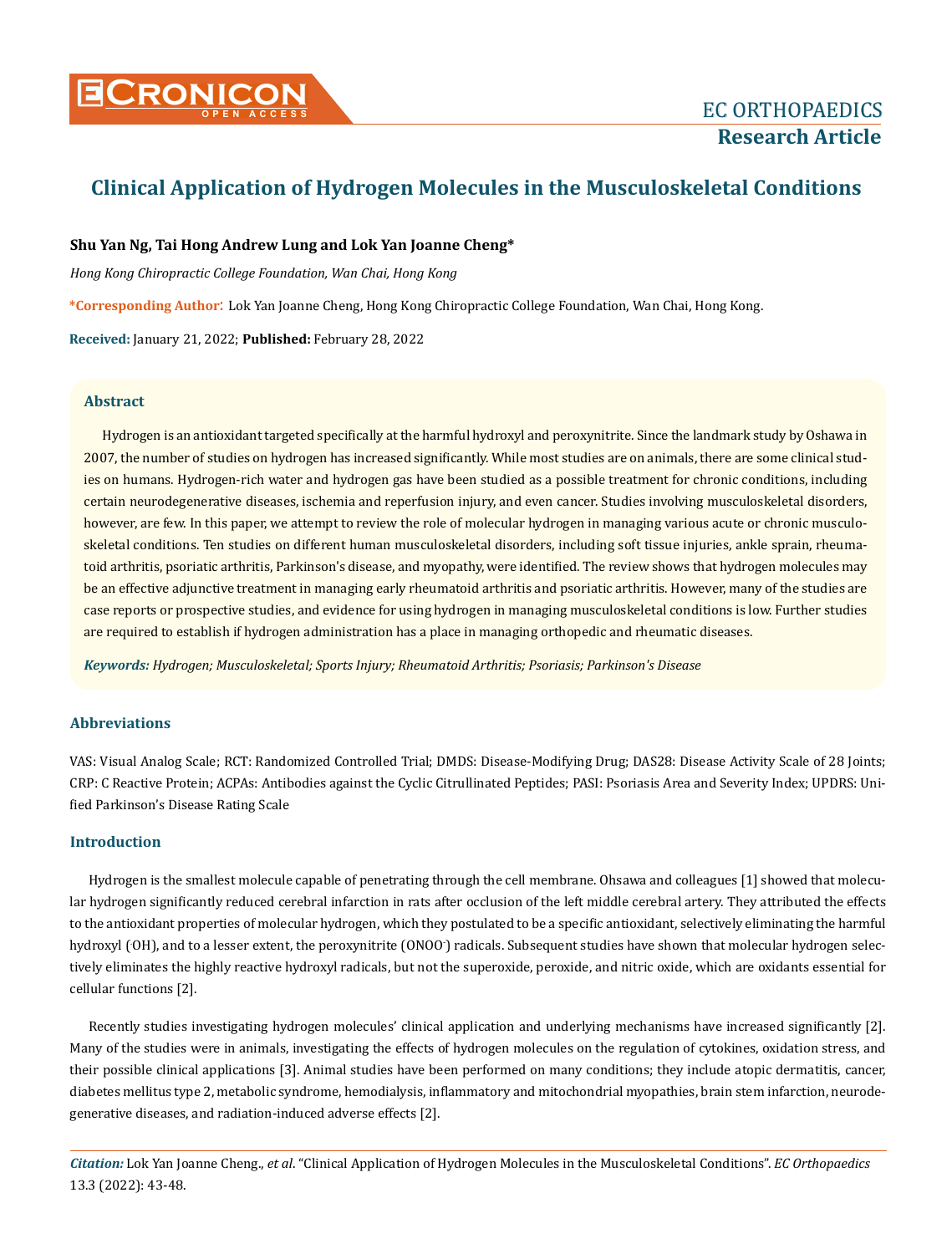Recently, clinical trials have been conducted on humans. The effects of hydrogen-enriched water and hydrogen gas have been evaluated in many conditions, including neurodegenerative diseases, ischemia and reperfusion injury, psoriasis, psoriasis-related arthritis, rheumatoid arthritis and different types of carcinoma. The outcome of many studies has been positive. However, studies involving musculoskeletal disorders are few [4]. We thus attempt to review the clinical role of hydrogen in managing various musculoskeletal conditions.

### **Materials and Methods**

Papers were searched in PUBMED, using the Boolean search operators, ("Hydrogen" AND "Rheumatoid Arthritis," "Hydrogen" AND "Sports Injury," "Hydrogen" AND "Psoriasis," "Hydrogen" AND "Gout," "Hydrogen" AND "Parkinson's disease," "Hydrogen" AND "Pain," and "Hydrogen" AND "Medical Treatment"), covering the year 2007 to December 2021. We excluded papers performed on animals, including biochemical changes and clinical studies. Non-English articles are also excluded. We include only studies conducted on humans and on musculoskeletal conditions. In addition, we include case reports, retrospective studies, prospective studies and controlled clinical trials.

### **Results**

We have identified ten relevant papers covering the use of hydrogen molecules in musculoskeletal medicine. Two articles are on ankle sprain, one on soft tissue injuries, one on rheumatoid arthritis, one on psoriatic arthritis, four on Parkinson's disease and one on myopathy. We thus reviewed the papers.

#### **Soft tissue injuries**

Topical and oral hydrogen-rich water has been evaluated for its effectiveness in managing soft tissue injuries [5]. The study recruited thirty-six professional athletes within 24 hours after injuries. They were examined by a certified sports medicine specialist and were randomly assigned to one of the three groups. Those in the control group received standard treatment protocol for soft tissue injuries. The first experimental group took hydrogen-rich water (oral hydrogen-rich tablets 2 gm/day) in addition to the standard protocol. Apart from receiving the conventional and oral hydrogen-rich water, the second experimental group was treated with topical hydrogen-rich packs (6 times per day for 20 minutes each). Evaluation of the condition was made at baseline, at the time of injury, and at 7 and 14 days post-injury.

Results showed those who received both oral and topical hydrogen intervention in addition to standard management recovered faster than the control group; the flexion and extension range of motion of the injured limb returned more quickly to the normal joint range [5]. The study did not report any statistical data.

### **Ankle sprain**

Javovac., *et al*. reported a case of ankle sprain treated by supersaturated hydrogen-enriched water [6]. A 29-year-old male Caucasian professional football athlete sprained his right ankle and was subsequently diagnosed with a Grade II ankle sprain. Instead of the standard RICE protocol, which involves rest, ice, compression, and elevation, he was treated by six sessions of supersaturated hydrogen-rich water, each for 30 minutes, every 4 hours in the 24 hours immediately post-injury. The supersaturated hydrogen-rich water is prepared by putting magnesium-producing formulation (10g) into a 3-L stationary whirlpool with tap water of neutral temperature (20°C). The hydrogen gas present in the water is estimated to be around 8ppm. Subsequent assessment 24 hours post-injury showed that the visual analog scale (VAS) for pain reduced; it dropped from 50 points (moderate pain) at baseline (immediately after injury) to 20 points (mild pain). Also, ankle swelling decreased by 2.8%, and dorsiflexion range of movement improved by 27.9% from baseline to follow-up, respectively, with the ability to bear weight.

*Citation:* Lok Yan Joanne Cheng., *et al*. "Clinical Application of Hydrogen Molecules in the Musculoskeletal Conditions". *EC Orthopaedics*  13.3 (2022): 43-48.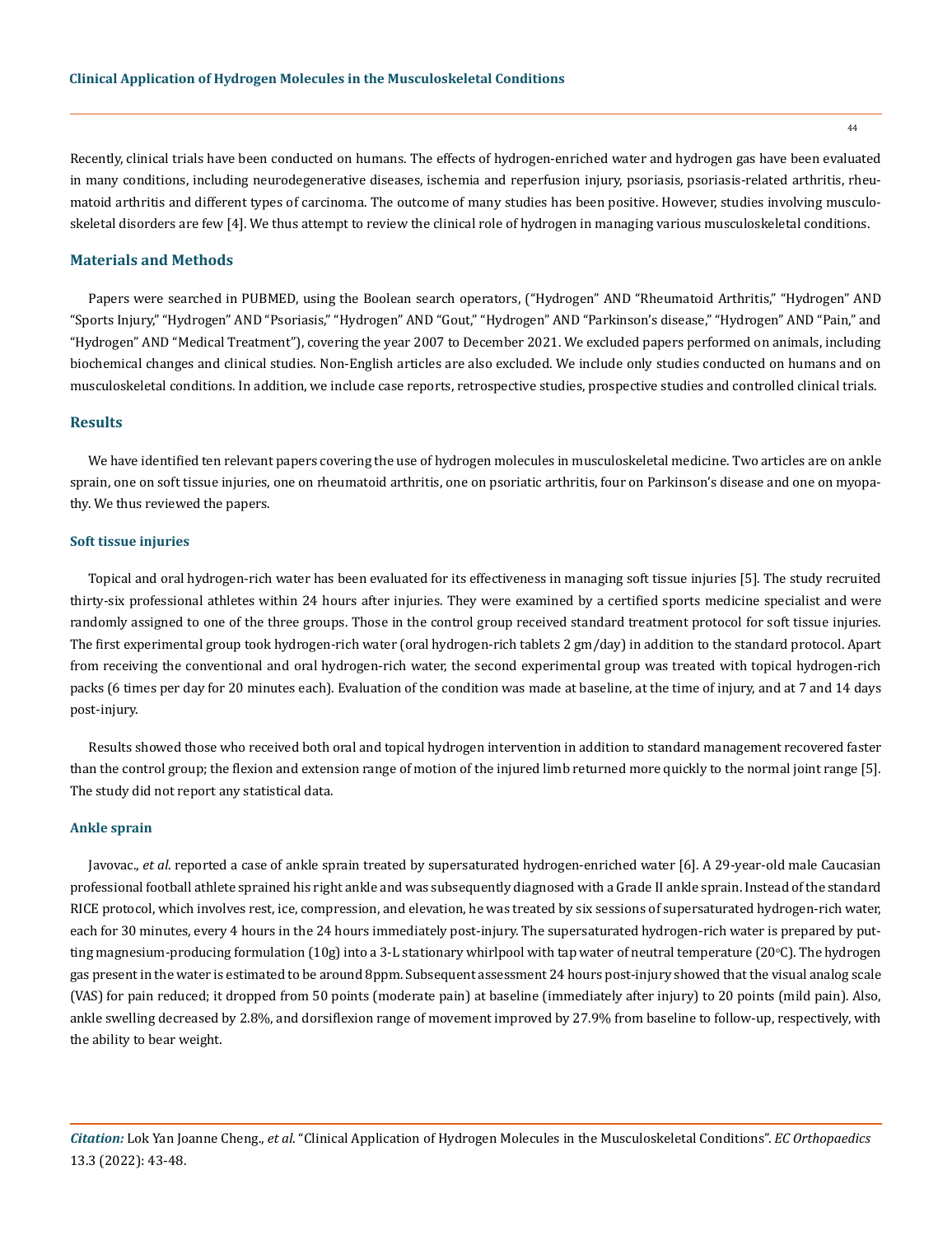The same group subsequently performed a randomized controlled trial (RCT) to compare the effectiveness of supersaturated hydrogen-enriched hydrotherapy with the RICE protocol in treating acute ankle sprain [7]. Young adult professional athletes (age  $23.7 \pm 4.0$ ) years) who sprained their ankles were randomly assigned to the intervention group (the hydrogen-enriched water group) and the RICE protocol group. The hydrogen group received the same treatment protocol as described; the patients had their injured limbs immersed in supersaturated hydrogen-enriched water for 30 minutes, at four-hour intervals, for six times within the 24 hours post-injury. For the RICE group, ice packs were applied for 20 minutes every 3 hours, with the injured ankle compressed with an elastic bandage for 24 hours and elevated at all possible times above the heart level. The outcome of the two methods is similar in terms of ankle swelling, range of motion, and single-leg balance with eyes open, suggesting that hydrotherapy with hydrogen-enriched water is not inferior to the standard RICE protocol in treating acute ankle sprain [7].

#### **Rheumatoid arthritis**

Hydrogen-enriched water has also been evaluated in the management of rheumatoid arthritis. Ishibashi., *et al*. (2012) assessed the effects of drinking hydrogen-rich water on 20 rheumatoid arthritis patients [8]. Five of them had early rheumatoid arthritis and were diagnosed less than 12 months before being admitted to the study; four did not receive any medication. The other 15 received diseasemodifying drugs (DMDS) and/or biologics. For four weeks, all the patients were instructed to drink 530 ml of water containing 4 - 5 ppm of hydrogen daily. The patients then stopped drinking the hydrogen-rich water for four weeks, as a wash-out period, after which they drank the same quantity of hydrogen-rich water for another four weeks. One of the outcomes measured was the disease activity scale of 28 joints (DAS28), using the C reactive protein (CRP).

Results showed that at the end of the study, all the twenty participants' disease activity scores (DAS28-CRP) improved; 16 had significant improvement, and 4 had no change in symptoms [8]. The improvement was significant in all the five patients who had rheumatoid arthritis less than 12 months and whose antibodies against the cyclic citrullinated peptides (ACPAs) were below the standard values; four of them became symptom-free at the end of the study. For ACPAs positive subjects, lower values fared better than those with higher values. The four patients with APCA below 100 U/ml at baseline had their disease activity improved; the response of three subjects was good, and the other moderate. Thus, overall, 47.4% of patients (9/19) achieved remission, except for the one in remission at baseline [8].

### **Psoriatic arthritis**

Ishibashi., *et al*. (2015) followed up the studies of hydrogen on rheumatoid arthritis, evaluated the effects of hydrogen therapy in psoriatic arthritis in three patients [9]. Three methods were used to administer the hydrogen molecule, including the drop infusion of saline containing 1 ppm of the hydrogen molecule, inhalation of 3% of hydrogen gas, and drinking water containing a high concentration (5 - 7 ppm) of hydrogen. The outcome measures include the DAS28-CRP, psoriasis area severity index (PASI) score, and cytokine levels. The parameters were determined at baseline and following each hydrogen treatment.

Results showed that the hydrogen intervention decreased all three patients' DAS28 and PASI scores regardless of the administration method [9]. Also, the psoriatic skin lesions almost disappeared at the end of the treatment. More importantly, hydrogen therapy alone reduced the severity of psoriatic arthritis, despite discontinuing the disease modifying anti-rheumatic drug adalimumab in one case. Cytokine levels were shown to decrease in two cases. The response to the different modes of hydrogen administration varied in different patients. Hydrogen-rich water was partially effective in one patient and effective in another patient, whereas hydrogen gas inhalation was effective in the two patients who opted for the treatment [9].

### **Parkinson's disease**

Yoritaka., *et al*. (2013) conducted an RCT to assess the efficacy of hydrogen water in Japanese patients with levodopa-medicated Parkinson's disease [10]. The study included seventeen participants, drinking 1000 mL of hydrogen water or placebo water per day for 48

*Citation:* Lok Yan Joanne Cheng., *et al*. "Clinical Application of Hydrogen Molecules in the Musculoskeletal Conditions". *EC Orthopaedics*  13.3 (2022): 43-48.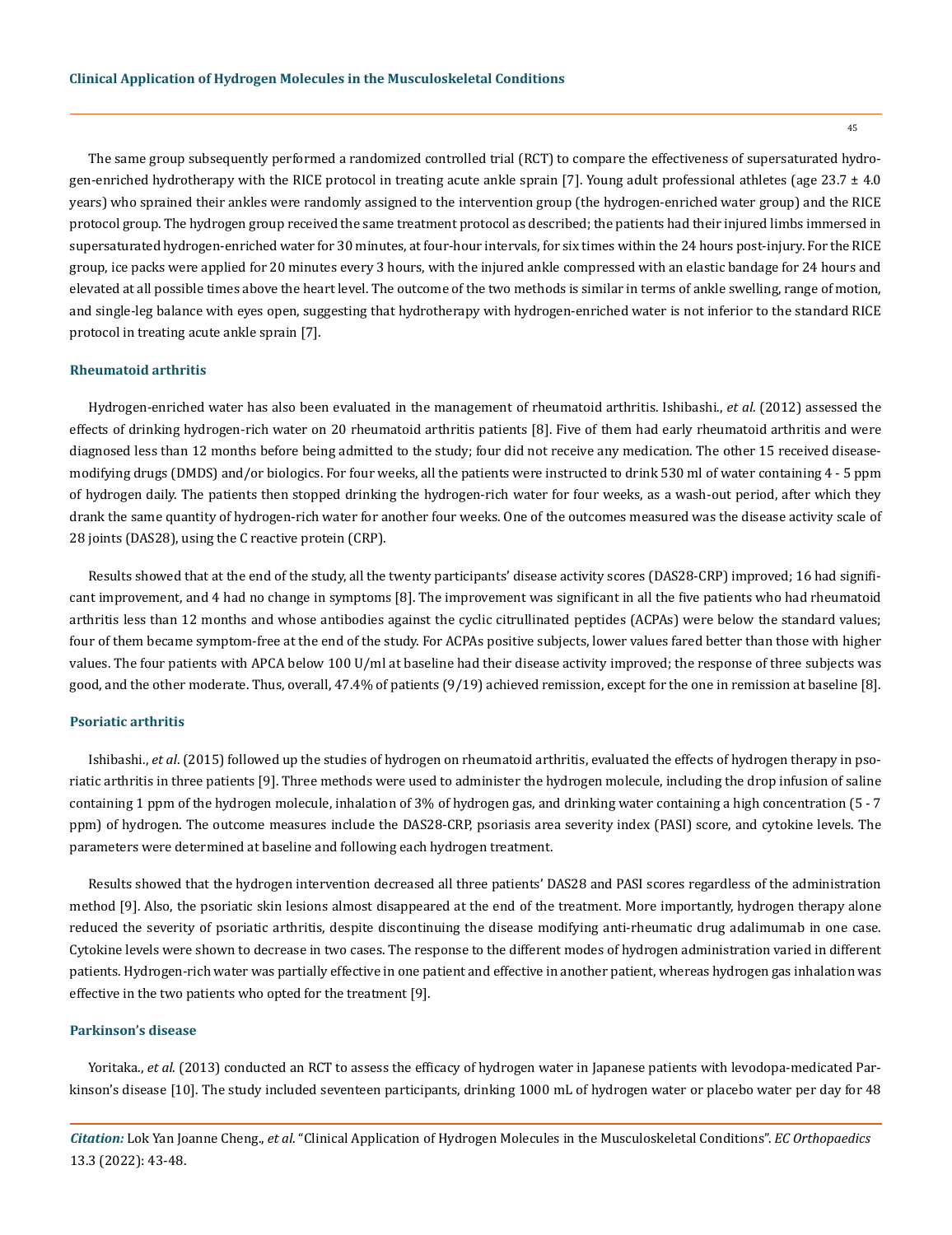weeks. The results showed significant improvements in Unified Parkinson's disease rating scale (UPDRS) in the intervention group, as compared to the control group.

The group conducted another RCT in 2018 with a larger sample size and a more extended follow-up period [11]. This study involved 178 participants with a follow-up period of 72 weeks. The results, however, differed from that of previous study, showing no significant differences in change in total UPDRS score between the hydrogen water group and placebo water group.

In response to the contradictory results obtained in the previous two studies [10,11], Yoritaka., *et al*. (2021) conducted another RCT to ascertain if hydrogen gas inhalation benefits patients with Parkinson's disease [12]. Results showed that the inhalation of molecular hydrogen did not benefit patients with Parkinson's disease, though drinking hydrogen water or inhaling molecular hydrogen was safe and well-tolerated.

Yet, Hong., *et al.* (2021) reported that a combination of infra-red irradiation and hydrogen-rich water improved the severity of symptoms in patients with Parkinson's disease [13]. They recruited 18 patients aged between 50 and 78 years old, with Parkinson's disease, with Hoehn and Yahr stage II and III. They included patients with bilateral or midline involvement without balance impairment and patients with mild to moderate disability with impaired postural reflexes and are physically independent. The patients received concomitant infra-red light treatment and hydrogen-rich water, with the rationale being that hydrogen-water treatment would reduce the reactive oxygen species generated from the infra-red light application.

The light-emitting diode array with near-infrared (940  $\pm$  10 nm) wavelength and intensity of 6.0 mW/cm<sup>2</sup>  $\pm$  10% was placed inferior to the suboccipital area in the midline, directing towards the midbrain [13]. The treatment was conducted for 30 minutes for each patient for five consecutive days. Then, the treatment was suspended for two days and was continued for another week. The patients drank one can of hydrogen-rich water during the treatment intervention, 200 ml in volume and containing 2.5 ppm of dissolved hydrogen. UPDRS was used as the outcome measure. Results showed that the severity of UPDRS (sum of Part I, II, and III scores) decreased significantly after one week. The reduction continued for the second week, but after cessation for one week, the total score increased but still improved compared to the baseline [13].

### **Myopathies**

The effects of molecular hydrogen in myopathies have also been studied [14], as molecular hydrogen has significant effects on more than 30 animal models of oxidative stress-mediated and inflammatory diseases.

The investigation involved an open-label trial and a randomized double-blind study. In the open-label study, patients with progressive muscular dystrophy, polymyositis/dermatomyositis, and mitochondrial myopathies were instructed to drink 1.0 litres of hydrogenenriched water a day for 12 weeks. In the follow-up randomized, double-blind, placebo-controlled crossover trial, the patients were instructed to drink 0.5 litres of hydrogen-enriched water a day for eight weeks. The two trials showed that hydrogen-enriched water did not change patients' clinical symptoms. However, hydrogen improves mitochondrial dysfunction and inflammatory processes in patients with mitochondrial myopathies and polymyositis/dermatomyositis, respectively [14].

### **Discussion**

There are few studies relating to the use of hydrogen molecules in the treatment of musculoskeletal conditions. Many of the studies are case reports or prospective studies, and there are few randomized, controlled studies. Thus, the evidence suggesting the use of hydrogen in the treatment of musculoskeletal conditions is very low.

*Citation:* Lok Yan Joanne Cheng., *et al*. "Clinical Application of Hydrogen Molecules in the Musculoskeletal Conditions". *EC Orthopaedics*  13.3 (2022): 43-48.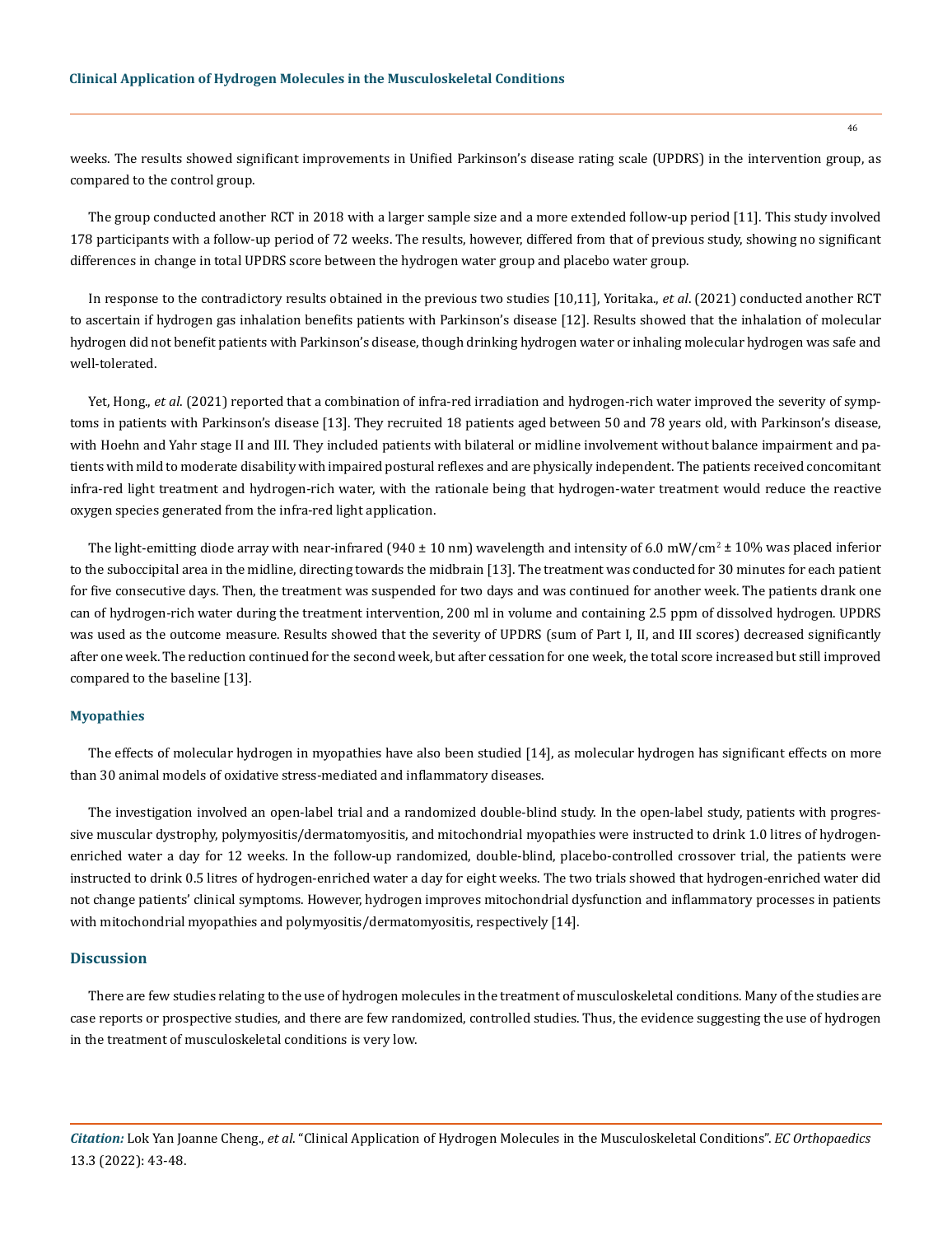Case reports suggested that hydrogen therapy may be of benefits in the treatment of soft tissue injuries, ankle sprain and inflammatory arthritides. The use of hydrogen molecule as an adjunctive treatment of early rheumatoid arthritis and psoriatic arthritis are particularly promising [8,9,15]. Both arthritides are chronic diseases that require long-term medication, and affect the well-being of the patients. Hydrogen-rich water and hydrogen gas inhalation, which are home treatments, may complement the medical treatment. Yet, the clinicians have to be aware that only case reports or prospective studies suggest their effectiveness in the two types of arthritides.

Hydrogen as a lone therapy has not been found to benefit Parkinson's disease [11,12]. Case reports, however, have shown that when it is coupled with infra-red therapy, it improves symptoms of Parkinson's patients, but only during the intervention [13]. Cessation of the intervention was accompanied by an increase in UPDRS score [13].

Hydrogen therapy, however, has not been found to benefit different forms of myopathies [14].

# **Conclusion**

Our review showed that there are few studies on the effects of hydrogen therapy on musculoskeletal conditions. Of the different conditions, hydrogen shows promise as an adjunctive treatment of early rheumatoid arthritis and psoriatic arthritis. Yet, the evidence to support its effectiveness is low. Further studies are thus required to establish if hydrogen administration has a place in managing orthopedic and rheumatic diseases.

# **Conflict of Interest**

The authors declare no conflict of interest.

# **Bibliography**

- 1. Ohsawa Ikuroh., *et al*[. "Hydrogen Acts as a Therapeutic Antioxidant by Selectively Reducing Cytotoxic Oxygen Radicals".](https://doi.org/10.1038/NM1577) *Nature Medicine* [13.6 \(2007\): 688-694.](https://doi.org/10.1038/NM1577)
- 2. Ohno Kinji., *et al*[. "Molecular Hydrogen as an Emerging Therapeutic Medical Gas for Neurodegenerative and Other Diseases".](https://doi.org/10.1155/2012/353152) *Oxida[tive Medicine and Cellular Longevity](https://doi.org/10.1155/2012/353152)* (2012): 353152.
- 3. Ichihara Masatoshi., *et al*[. "Beneficial Biological Effects and the Underlying Mechanisms of Molecular Hydrogen Comprehensive](https://pubmed.ncbi.nlm.nih.gov/26483953/)  [Review of 321 Original Articles".](https://pubmed.ncbi.nlm.nih.gov/26483953/) *Medical Gas Research* 5.1 (2015): 12.
- 4. [Ostojic Sergej M. "Should Hydrogen Therapy Be Included in a Musculoskeletal Medicine Routine?"](https://pubmed.ncbi.nlm.nih.gov/28003879/) *F1000Research* 5 (2016): 2659.
- 5. Ostojic Sergej M., *et al*[. "Effectiveness of Oral and Topical Hydrogen for Sports-Related Soft Tissue Injuries".](https://doi.org/10.3810/PGM.2014.09.2813) *Postgraduate Medicine* [126.5 \(2014\): 188-196.](https://doi.org/10.3810/PGM.2014.09.2813)
- 6. Javorac Dejan., *et al*[. "Case Report: Acute Hydrotherapy with Super-Saturated Hydrogen-Rich Water for Ankle Sprain in a Professional](https://www.ncbi.nlm.nih.gov/pmc/articles/PMC7194471/)  Athlete". *[F1000Research](https://www.ncbi.nlm.nih.gov/pmc/articles/PMC7194471/)* 9 (2020): 245.
- 7. Javorac Dejan., *et al*[. "Hydrotherapy with Hydrogen-Rich Water Compared with RICE Protocol Following Acute Ankle Sprain in Profes](https://doi.org/10.1080/15438627.2020.1868468)[sional Athletes: A Randomized Non-Inferiority Pilot Trial".](https://doi.org/10.1080/15438627.2020.1868468) *Research in Sports Medicine* 29.6 (2021): 517-525.
- 8. Ishibashi Toru., *et al*[. "Consumption of Water Containing a High Concentration of Molecular Hydrogen Reduces Oxidative Stress and](https://doi.org/10.1186/2045-9912-2-27)  [Disease Activity in Patients with Rheumatoid Arthritis: An Open-Label Pilot Study".](https://doi.org/10.1186/2045-9912-2-27) *Medical Gas Research* 2.1 (2012): 27.
- 9. Ishibashi Toru., *et al*[. "Improvement of Psoriasis-Associated Arthritis and Skin Lesions by Treatment with Molecular Hydrogen: A](https://doi.org/10.3892/MMR.2015.3707)  Report of Three Cases". *[Molecular Medicine Reports](https://doi.org/10.3892/MMR.2015.3707)* 12.2 (2015): 2757-2764.

*Citation:* Lok Yan Joanne Cheng., *et al*. "Clinical Application of Hydrogen Molecules in the Musculoskeletal Conditions". *EC Orthopaedics*  13.3 (2022): 43-48.